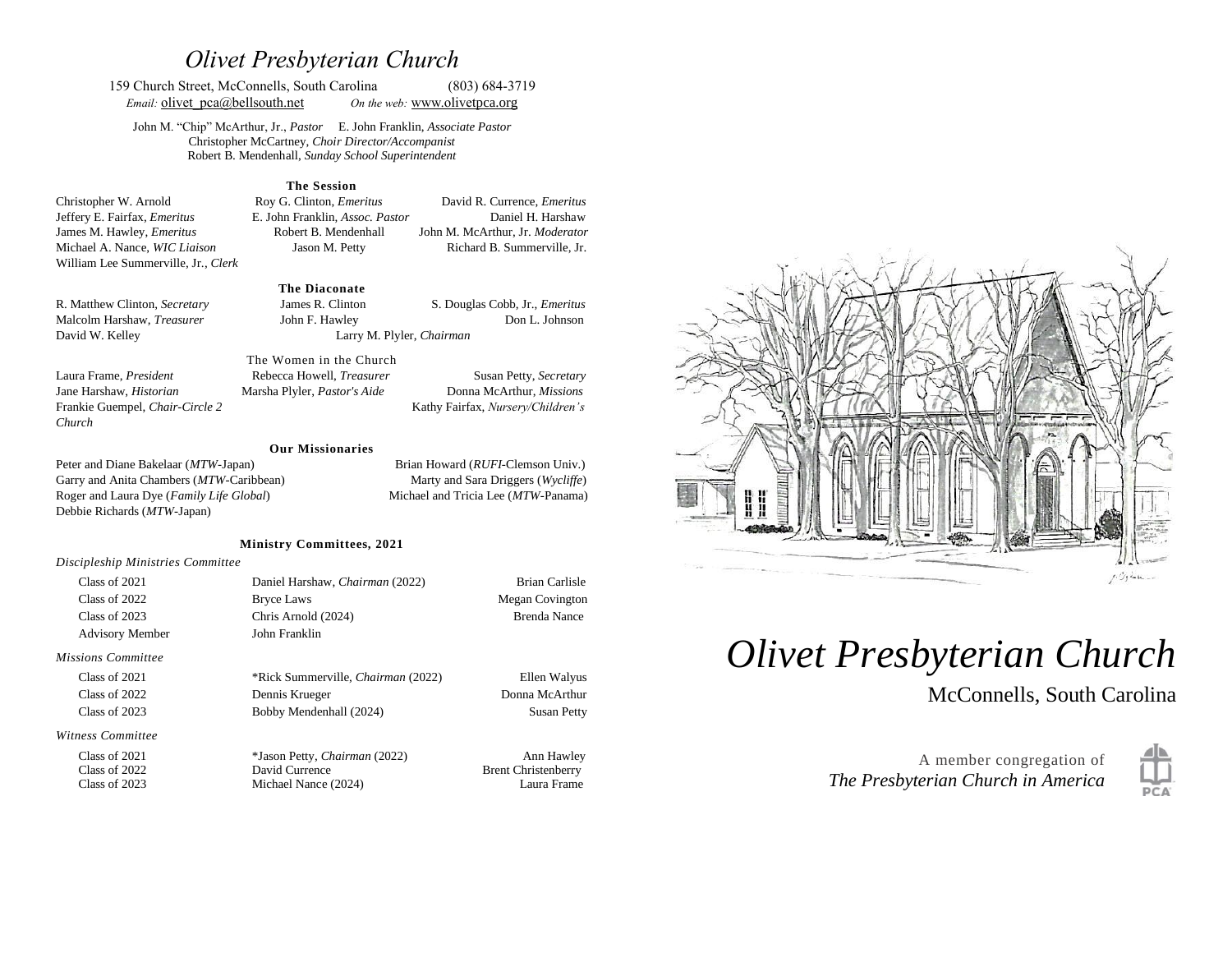## Olivet Presbyterian Church

The Lord's Day, June 13, 2021

| Prelude                                                                                                                                                                                                                                                                                                                                                                                                                                                                                                                             |                      | Preparation for Worship            | (Isaiah 55:1-2, 6-7, ESV)                                                                                                                                                                                                                                                                                                                                                                                                                                                                                 |                                                                                                                                                                              |                                 |
|-------------------------------------------------------------------------------------------------------------------------------------------------------------------------------------------------------------------------------------------------------------------------------------------------------------------------------------------------------------------------------------------------------------------------------------------------------------------------------------------------------------------------------------|----------------------|------------------------------------|-----------------------------------------------------------------------------------------------------------------------------------------------------------------------------------------------------------------------------------------------------------------------------------------------------------------------------------------------------------------------------------------------------------------------------------------------------------------------------------------------------------|------------------------------------------------------------------------------------------------------------------------------------------------------------------------------|---------------------------------|
| <b>Welcome and Announcements</b>                                                                                                                                                                                                                                                                                                                                                                                                                                                                                                    |                      | Pastor John Franklin               | Corporate Confession of Sin                                                                                                                                                                                                                                                                                                                                                                                                                                                                               |                                                                                                                                                                              | Congregation                    |
| *Call to Worship<br>The LORD reigns, let the earth rejoice;<br>let the many coastlands be glad!<br>Clouds and thick darkness are all around him;<br>righteousness and justice are the foundation of his<br>throne.<br>Fire goes before him<br>and burns up his adversaries all around.<br>His lightnings light up the world;<br>the earth sees and trembles.<br>The mountains melt like wax before the LORD,<br>before the Lord of all the earth.<br>The heavens proclaim his righteousness,<br>and all the peoples see his glory." |                      | for it is great.                   | Remember your mercy, O Lord, and your steadfast love,<br>for they have been from of old.<br>Remember not the sins of our youth<br>or our transgressions;<br>according to your steadfast love remember us,<br>for the sake of your goodness, O Lord!<br>For your name's sake, O Lord, pardon our guilt,<br>Turn to us and be gracious to us,<br>for we are lonely and afflicted.<br>The troubles of our heart are enlarged;<br>bring us out of our distresses.<br>Consider our affliction and our trouble, |                                                                                                                                                                              |                                 |
|                                                                                                                                                                                                                                                                                                                                                                                                                                                                                                                                     |                      |                                    | and forgive all our sins.<br>(adapted for corporate use, from Psalm 25:6-7, 11, 16-18, ESV)                                                                                                                                                                                                                                                                                                                                                                                                               |                                                                                                                                                                              |                                 |
| *Invocation and the Lord's Prayer<br>$*Hymn 295$<br>Crown Him with Many Crowns                                                                                                                                                                                                                                                                                                                                                                                                                                                      | (Psalm 97:1-6, ESV)  | Congregation                       | Pastoral Prayer<br>His Tithes & Our Offerings                                                                                                                                                                                                                                                                                                                                                                                                                                                             |                                                                                                                                                                              |                                 |
| <b>Scripture Meditation</b><br>Come, everyone who thirsts,                                                                                                                                                                                                                                                                                                                                                                                                                                                                          | Pastor Chip McArthur |                                    | *Doxology<br>*Prayer of Thanksgiving                                                                                                                                                                                                                                                                                                                                                                                                                                                                      |                                                                                                                                                                              |                                 |
| come to the waters;<br>and he who has no money,<br>come, buy and eat!                                                                                                                                                                                                                                                                                                                                                                                                                                                               |                      |                                    | Hymn 36<br>Children's Message                                                                                                                                                                                                                                                                                                                                                                                                                                                                             | Lord, Thou Hast Searched Me<br>Children, ages 3 to 5, dismissed to Children's Church                                                                                         | Congregation<br>Pastor Franklin |
| Come, buy wine and milk<br>without money and without price.<br>Why do you spend your money for that which is not bread,<br>and your labor for that which does not satisfy?<br>Listen diligently to me, and eat what is good,                                                                                                                                                                                                                                                                                                        |                      | <b>Scripture Reading</b><br>Sermon | "When Glory Came Down"                                                                                                                                                                                                                                                                                                                                                                                                                                                                                    | Exodus 40:34-38<br>Pastor McArthur                                                                                                                                           |                                 |
|                                                                                                                                                                                                                                                                                                                                                                                                                                                                                                                                     |                      | *Hymn 78<br>*Benediction           | O Bless the Lord, My Soul                                                                                                                                                                                                                                                                                                                                                                                                                                                                                 | Congregation                                                                                                                                                                 |                                 |
| and delight yourselves in rich food.<br>Seek the LORD while he may be found;<br>call upon him while he is near;<br>let the wicked forsake his way,<br>and the unrighteous man his thoughts;<br>let him return to the LORD,                                                                                                                                                                                                                                                                                                          |                      |                                    | *Offering of Praise 735<br>*Postlude                                                                                                                                                                                                                                                                                                                                                                                                                                                                      | The Gloria Patri<br>Glory be to the Father, and to the Son and to the<br>Holy Ghost; as it was in the beginning, is now and<br>ever shall be, world without end. Amen, amen. | Congregation                    |

that he may have compassion on him, and to our God, for

he will abundantly pardon.